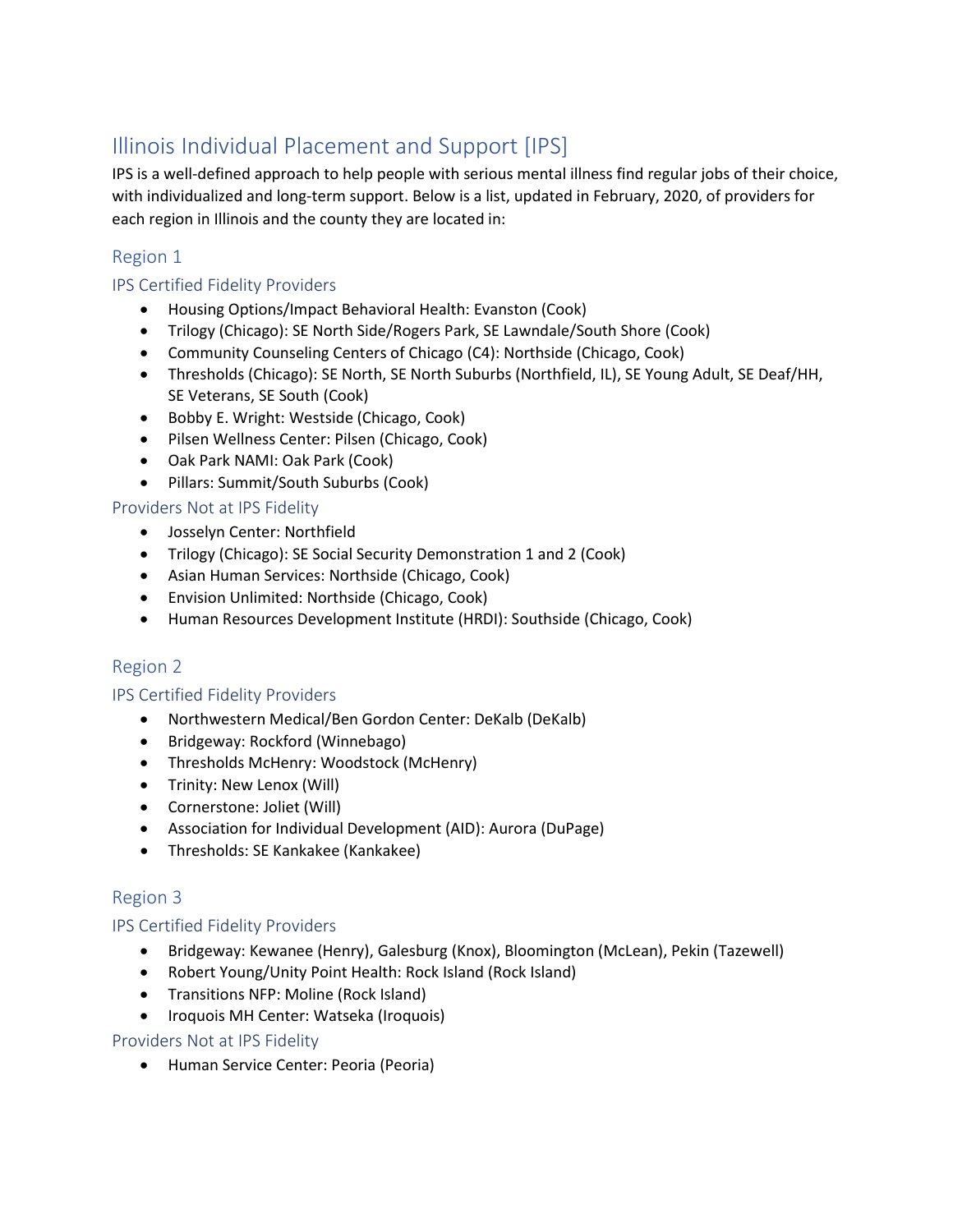#### Region 4

#### IPS Certified Fidelity Providers

- Moultrie County Counseling Center: Sullivan (Moultrie)
- Heritage: Decatur (Macon)
- Human Resources Center: Paris (Edgar)
- Lifelinks: Mattoon (Coles)
- Locust Street: Carlinville (Macoupin)
- Memorial Behavioral Health: Jacksonville (Morgan), Springfield (Sangamon)
- Transitions of Western Illinois: Quincy (Adams)

Providers Not at IPS Fidelity

• Heartland Human Services: Effingham (Effingham)

#### Region 5

IPS Certified Fidelity Providers

- Chestnut Health Systems: Belleville (St. Clair)
- Community Resource Center: Centralia (Marion)
- Perry County MH Center: Du Quoin (Perry)
- Egyptian: Eldorado (Saline)

#### Providers Not at IPS Fidelity

• Human Support Services: Waterloo (Monroe)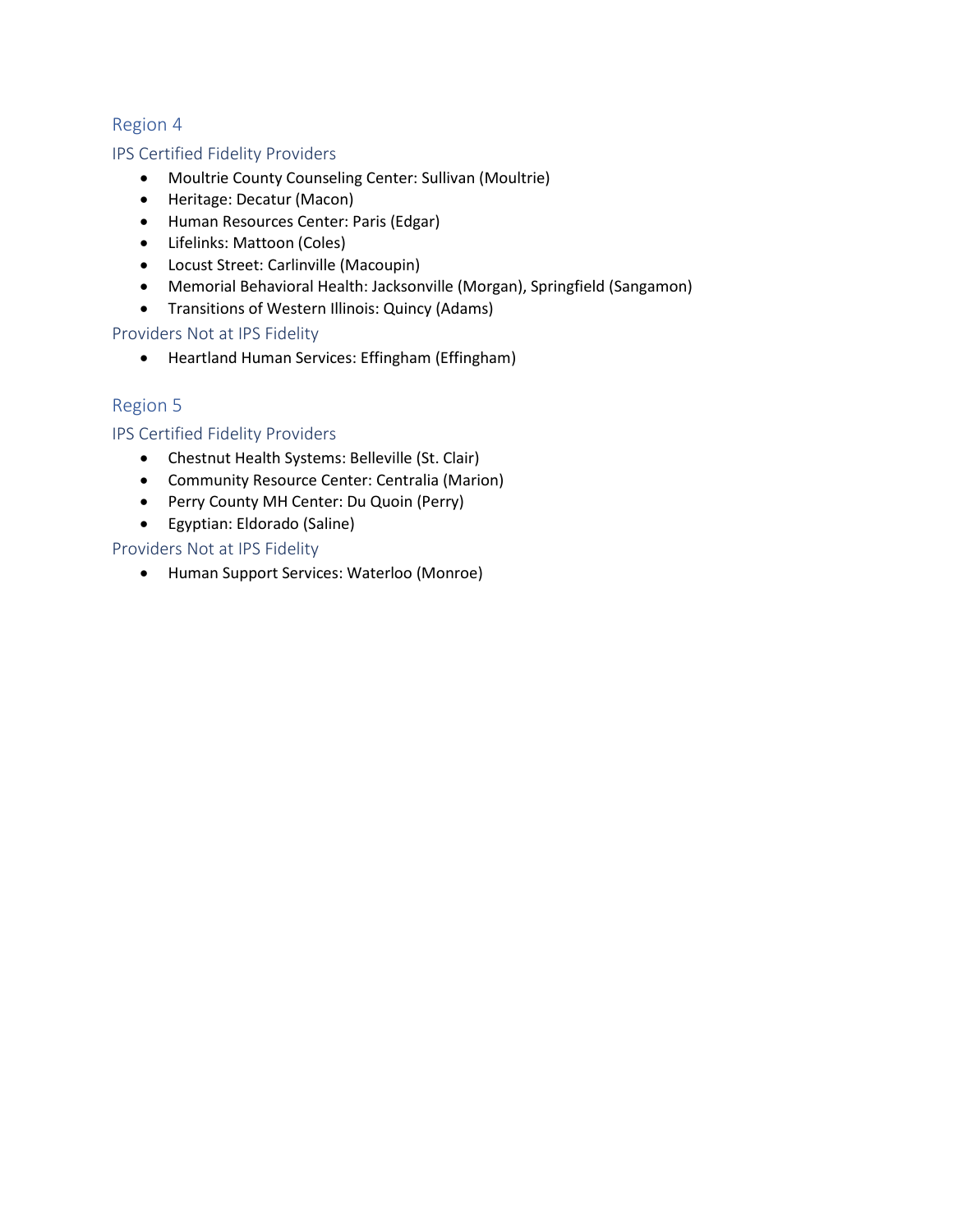# **Illinois Individual Placement and Support [IPS\*]**